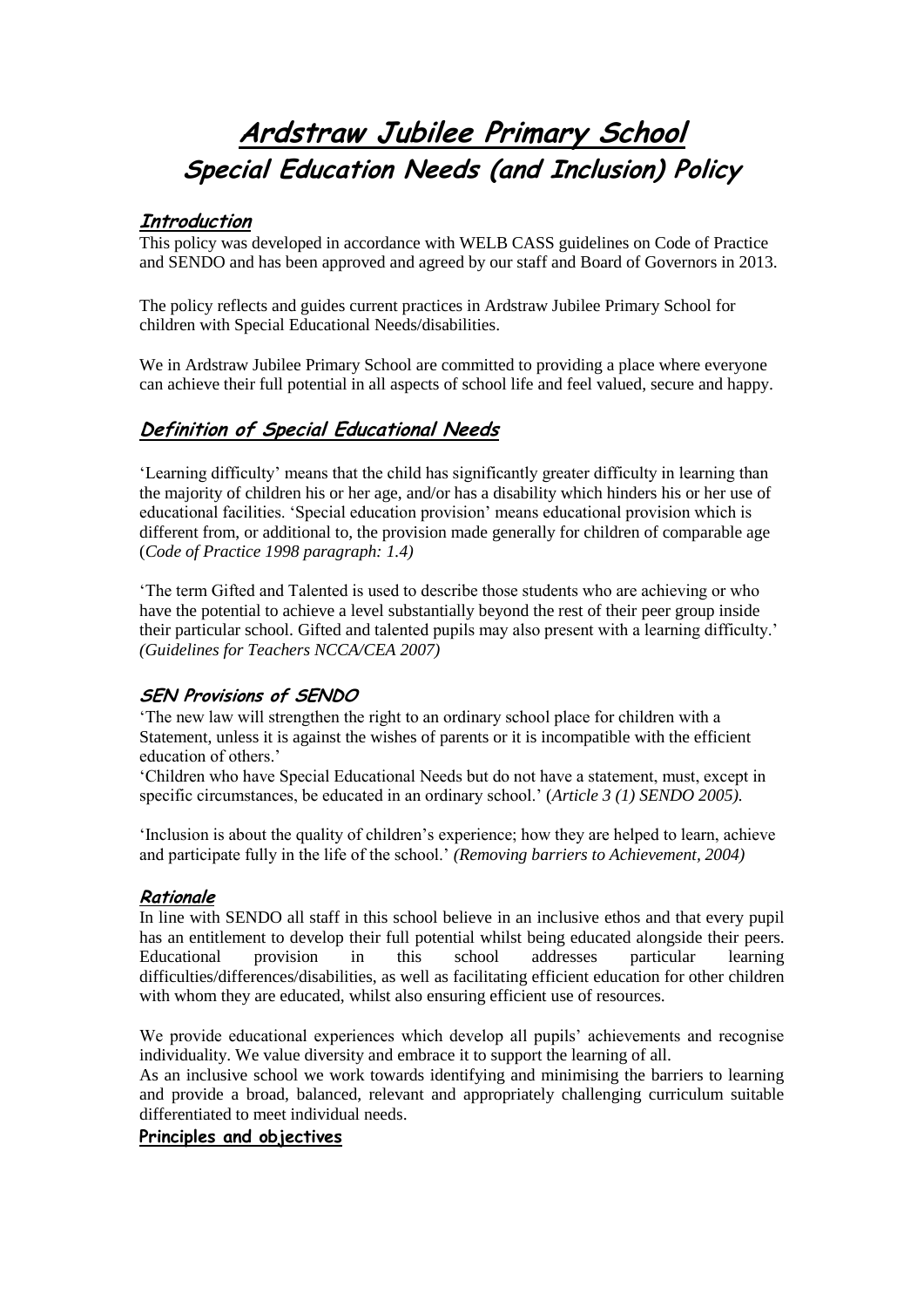In Ardstraw Jubilee Primary School we aim to promote the best interests of each individual child. We aim to provide an environment where each child can be encouraged to reach their full potential and be given opportunities to succeed. We value the contribution made by every child to the life of our school and strive to integrate children with special educational needs in all areas of school life. We aim to do this in the following ways to ensure children will be happy at school:

- ensure implementation of SENDO and encourage inclusive practices/procedures across all areas of school life
- engender a sense of community and belonging for all children
- be tolerant and show understanding and respect for the rights, views and property of others.
- identify barriers to learning as early as possible
- take account of each child's cultural, ethnic, linguistic and social background, gender, SEN and disability
- take reasonable steps to ensure a child's inclusion is compatible with the efficient education of other children
- ensure no child with a disability in this school is discriminated against/or in any way disadvantaged, victimised or treated less favourably in comparison to those who have no disability
- provide a range of SEN provision to match the range of SEN/Disability in our school
- increase the extent to which pupils who have a disability participate in the curriculum and to make reasonable adjustments
- improve how we present information to pupils who have disabilities, taking account of the specific disability and preferences expressed by the pupils/parents and use a reasonable time scale to do this
- provide classroom environments conducive to learning and to ensure everyone has access to a broad and balanced curriculum, with an appropriate range of strategies and resources, including ICT.
- develop a responsible and independent attitude towards work and towards their role in society.
- involve parents and pupils as partners and foster a happy liaison between home and school through personal contact.
- ensure effective monitoring and recording
- collaborate internally and externally to support the pupils education, linking with our local special school where necessary
- set suitable learning challenges and provide appropriate teaching strategies
- safeguard the interests of all children
- develop pupils full potential socially, emotionally, intellectually and physically
- develop pupils' knowledge, skills, understanding and abilities as well as personalities, to ensure that children will have their own self-confidence and self-esteem developed.

# **Identification and Assessment of Special Educational Needs**

All staff in Ardstraw Jubilee Primary School are responsible for the early identification of children with SEN using their own observations, experience, professional judgement and testing, as well as information gleaned from parents, previous teachers, external agencies etc.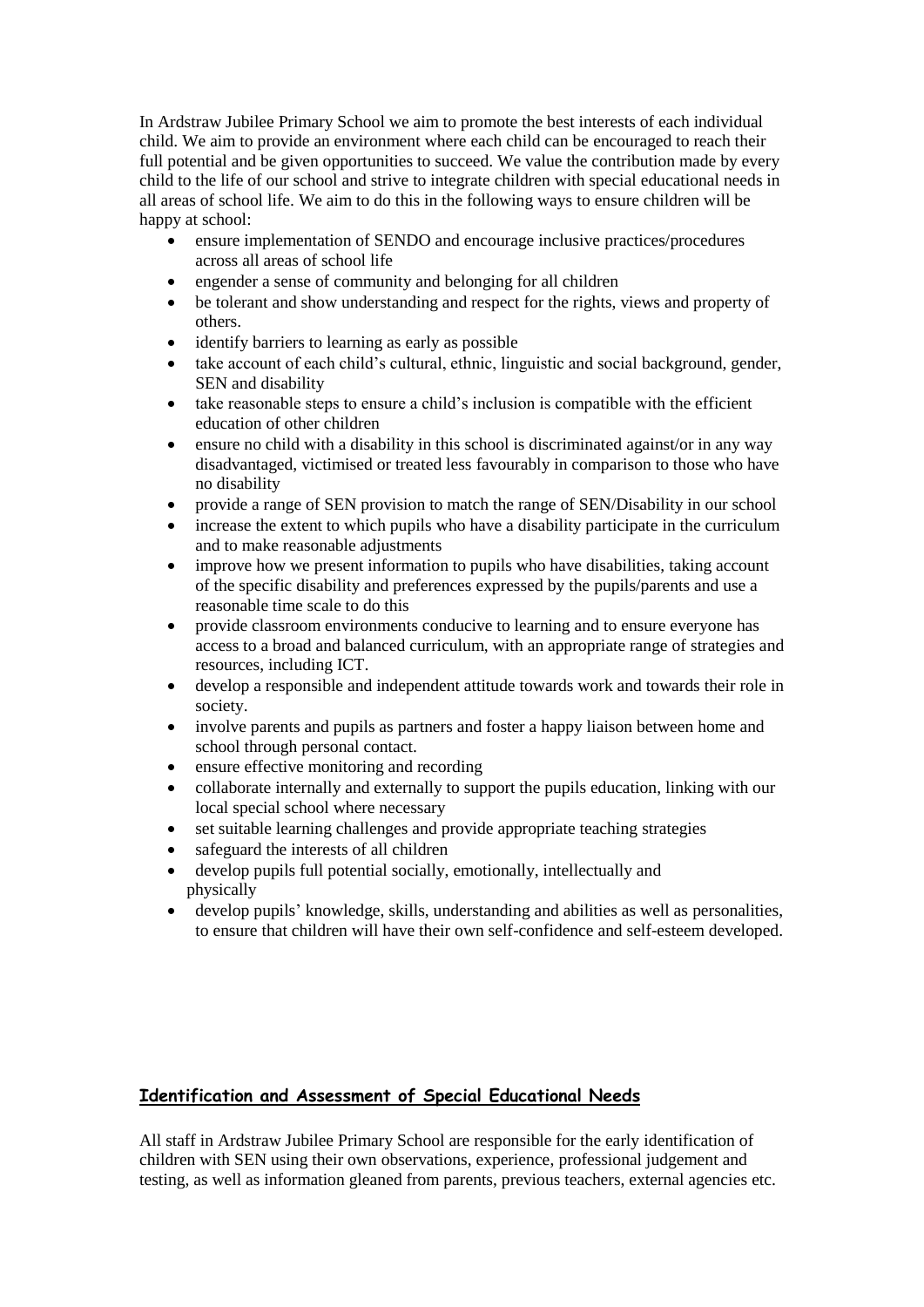Staff are aware of the 7 categories of SEN referred to in the Code of Practice (in appendices) and will be shared with all staff during a staff meeting to discuss special needs and this policy.

|  | As well as observations, checklists, weekly tests and teachers' own professional judgements. |
|--|----------------------------------------------------------------------------------------------|
|  | The school in line with WELB recommendations has in place the following testing regime:      |

| Year   | Test                                                                                                                             | Time of testing                           |
|--------|----------------------------------------------------------------------------------------------------------------------------------|-------------------------------------------|
| Year 1 | Profiling communication skills<br>British Picture Vocabulary Scale<br>NFER Mathematics 5<br>Key words based on reading<br>scheme | October<br>October/November<br>May<br>May |
| Year 2 | M.I.S.T.<br>NFER Mathematics/Mental<br>Mathematics 6<br>100 Keywords<br>Progress in English 6                                    | February<br>May                           |
| Year 3 | <b>NRIT</b><br>Reading test<br>NFER Mathematics/Mental<br>Mathematics 7<br>SPAR Spelling<br>Progress in English 7                | January<br>May                            |
| Year 4 | CBA's<br>Reading test (Young/Suffolk)<br>NFER Mathematics/Mental<br>Mathematics 8<br>SPAR Spelling<br>Progress in English 8      | October/November<br>May                   |
| Year 5 | CBA's<br>Reading test (Young/Suffolk)<br>NFER Mathematics/Mental<br>Mathematics 9<br>SPAR Spelling<br>Progress in English 9      | October/November<br>May                   |
| Year 6 | CBA's<br>Reading test (Young/Suffolk)<br>NFER Mathematics/Mental<br>Mathematics 10<br>SPAR Spelling<br>Progress in English 10    | October/November<br>May                   |
| Year 7 | CBA's<br>Reading test (Young/Suffolk)<br>NFER Mathematics/Mental<br>Mathematics 11<br>SPAR Spelling<br>Progress in English 11    | October/November<br>May                   |

These test results are collated annually into class screens. Test results and Pupil Profiles are analysed by SENCOs in consultation with class teachers to identify children whose performance may be inconsistent or low. Further diagnostic tests may be administered to some children. Children may then be placed on the SEN register after thorough analysis, consultations with parents, other teachers, and on class teacher's observations so that appropriate provision can be put in place. As soon as a child is identified as having a SEN the parents are invited into school to discuss the child's needs with the teacher and an initial record of concern is completed and given to the SENCO. With parental permission, the child's' name is placed on the SEN register and appropriate provisions put in place. Other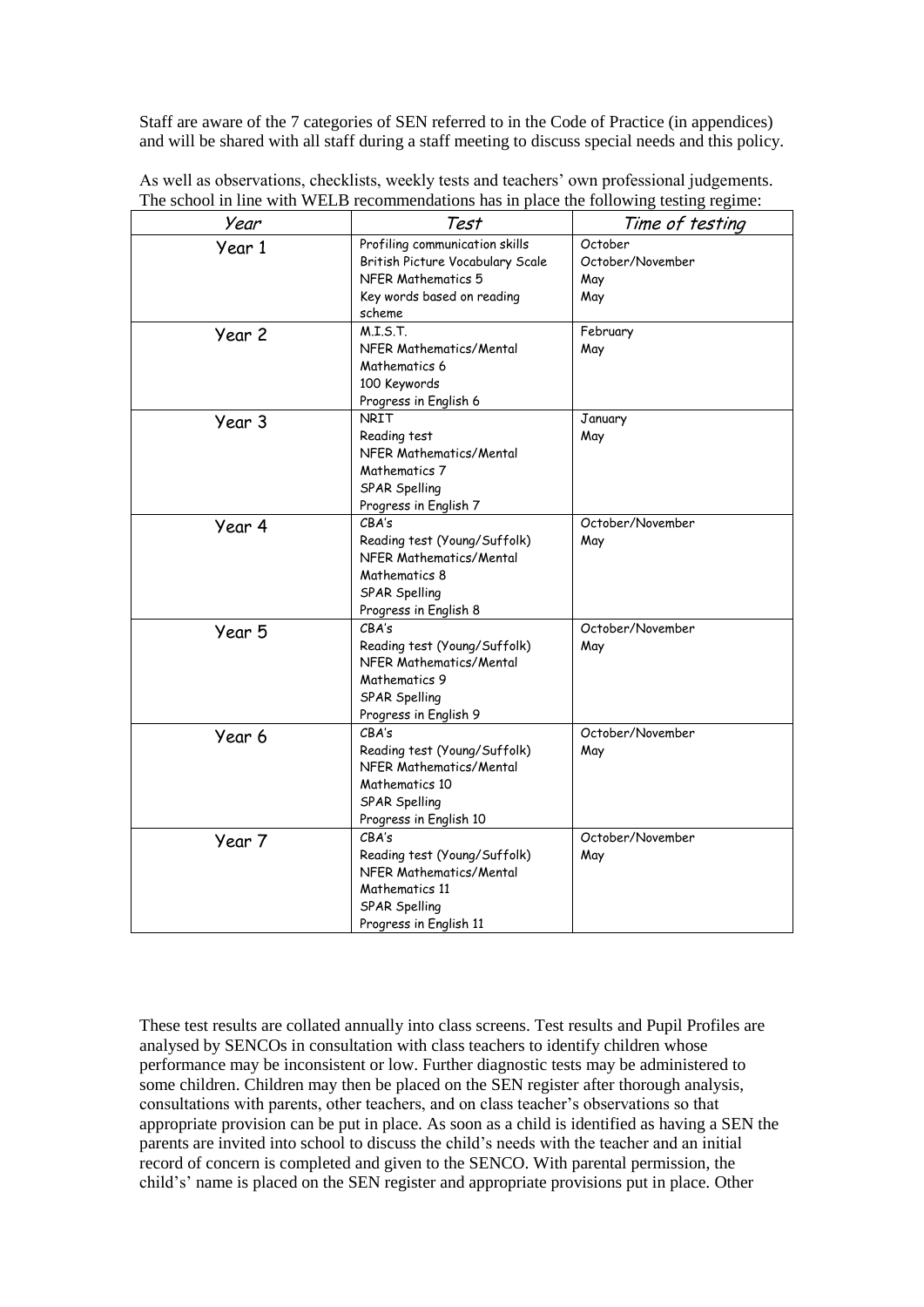children whose performance is border-line are highlighted so that their progress can also be monitored. At this stage children may benefit from additional learning support offered in school. The SENCO will meet once per term with class teachers to monitor children's progress. Procedures for a staged approach in line with the Code of Practice are in place.

The SEN register is reviewed regularly by the SENCO and class teachers and children moved between the stages and on/off register as appropriate.

In Ardstraw Jubilee Primary School, the following may also be used to identify pupils' needs:

- information from Nursery School or other transferring school
- psychologist reports
- statements of Special Educational Need
- medical advice
- care plans
- key stage assessments
- IEP reviews and Annual Reviews

It may also be appropriate to include information from social workers, health visitors, therapists and/or other supporting professionals.

# **Arrangements for Co-ordinating SEN Provision Roles and Responsibilities.**

SEN provision will be the overall responsibility of the Board of Governors and Principal of the School (Mrs. Kelly). However, in order to facilitate the practical day to day running of the provision the Board of Governors have delegated responsibility for pupils with special educational needs to Mrs. Alison Porter (SENCO)

# **The Board of Governors**

The Board of Governors should:

- ensure that all pupils' special educational needs are addressed
- have regard for the Code of Practice
- have regard for the school's SEN (and Inclusion) Policy
- ensure the policy is kept under review and monitored by a board representative who has undergone training in this area.
- report annually to parent/carers of all pupils of SEN
- ensure that appropriate funds and resources are delegated to SEN
- liaise with WELB to ensure recommendations for accessibility to school premises are put in place.

## **Principal**

The Principal should:

- keep the Board of Governors informed about SEN issues (including a section specifically relating to this in their annual report in accordance with statutory requirements).
- work in close partnership with the SENCO
- liaise with parents and external agencies as required
- delegate and monitor the SEN budget
- ensure that the SENCO is actively involved in the management of SEN within the school.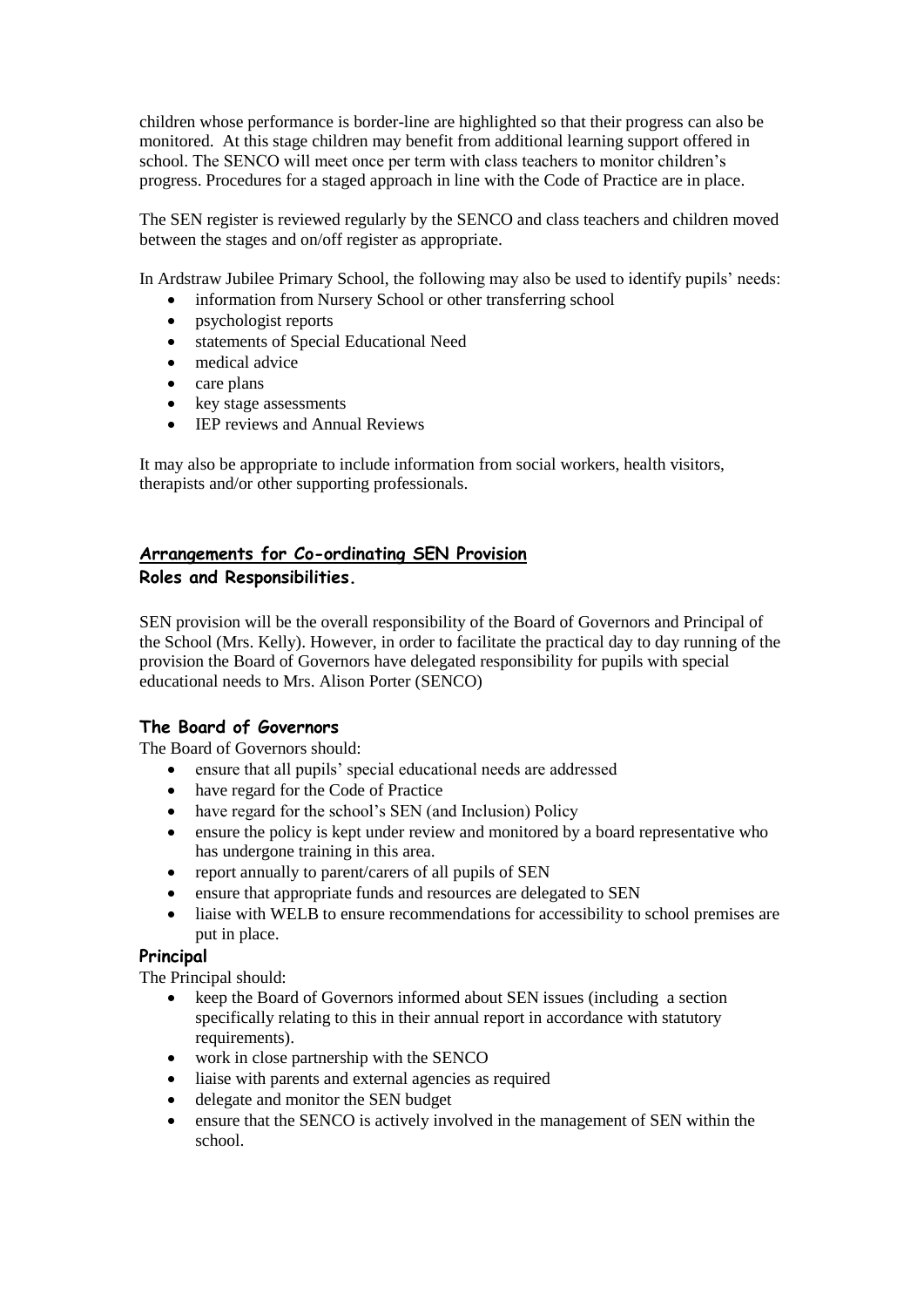- Ensure that the SENCO and class teachers are actively involved in the management of SEN within the school. All should ensure consistence of practice and contribute to the realisation of the SDP.
- Provide a secure facility for the storage of records relating to Special Educational Needs

# **The SENCO**

The SENCO should:

- Co-ordinate the day to day provision of the school's SEN policy.
- Ensure whole school awareness raising on SENDO/inclusion/issues relating to Monitoring inclusive practice/provision in school
- Monitor the effectiveness of inclusion and report to Board of Governors
- Provide advice and liaise with teachers on potential barriers to learning, inclusive teaching strategies, effective classroom organisation, resources
- Supporting teachers/classroom assistants in their professional Development
- Organise necessary reviews and referrals
- Disseminate training/information on inclusion and contribute to in-service training where necessary.
- Monitor and record pupils progress
- Liaise with parents/outside agencies and co-ordinating external specialist provision
- Arrange for smooth transition
- Maintain and regularly update the schools' SEN register and oversee the records of all pupils with special educational needs.
- Meet termly with class teachers to monitor the progress of children on the register or children who have been highlighted for possible inclusion. Targets on EP's are monitored for progression and evidence of the children's work is examined.
- Utilise Classroom Assistant expertise in staff development

# **Class Teacher**

Each class teacher is responsible for meeting the needs of children in their class by:

- presenting materials and activities that are appropriate to the pupils age, maturity, learning difference/disability
- modifying tasks where necessary to develop an inclusive classroom
- identifying aspects of learning that may present specific difficulties and adapting these as necessary, providing appropriate time for children to complete the tasks satisfactorily
- using additional materials and a range of strategies and resources suited to different learning styles and including the use of ICT, adaptive technologies an access devices to assist learning where necessary
- gathering information through observation and assessment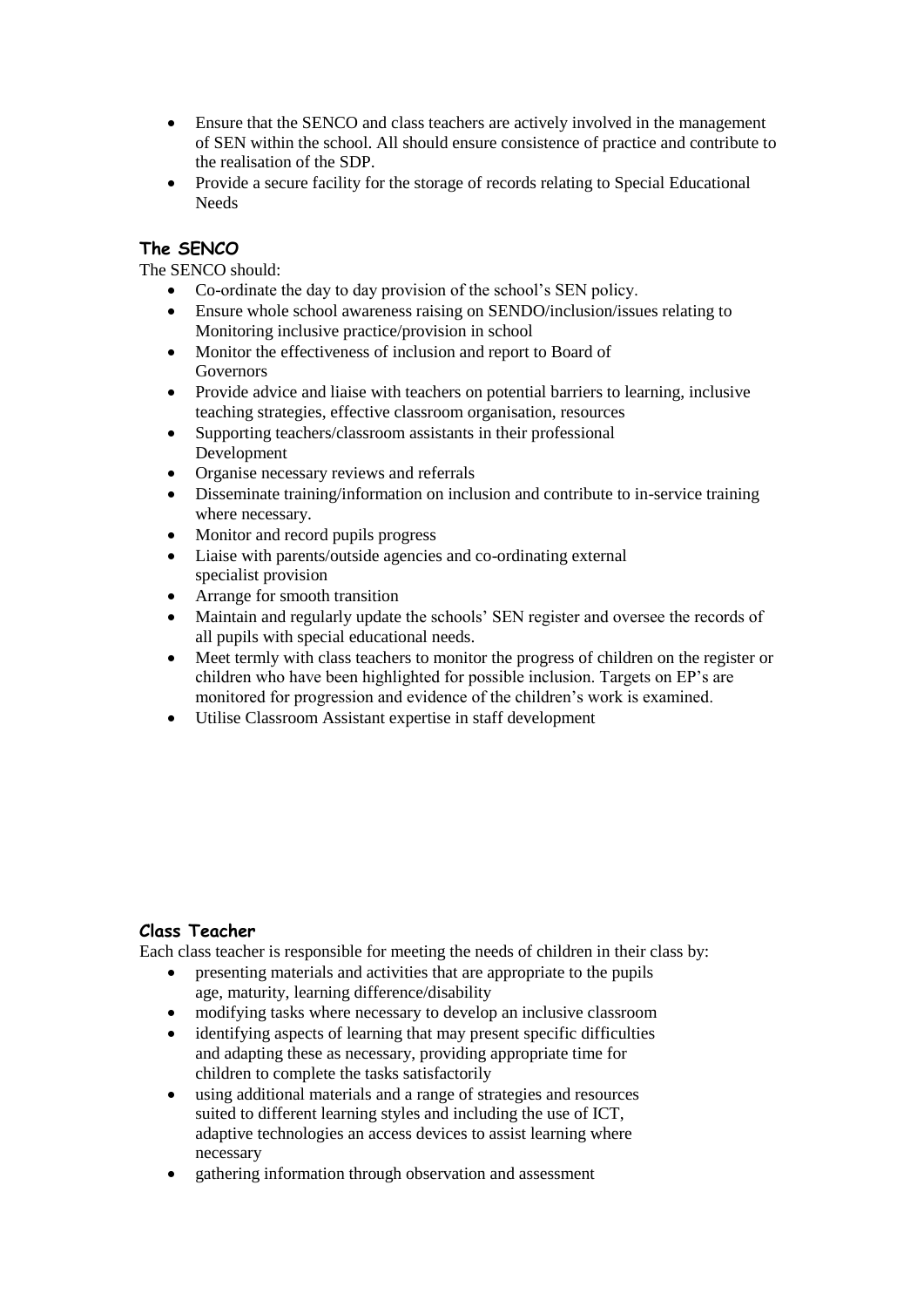- contributing to, managing and reviewing IEP's in consultation with the SENCO
- involving classroom assistants as part of the learning team.
- being aware that advice and support can be sought from SENCo Mrs Andrea Erskine.

#### **Classroom Assistants**

Classroom assistants should:

- work under direction of the class teacher
- be involved in planning
- look for positives by talking to the child about his/her strengths
- provide practical support
- listen to the child/speak to staff on the child's behalf
- explain boundaries and operate these consistently and fairly
- keep records and attend meetings
- share good practice.

#### **Pupil**

'The child should where possible according to age maturity and capability, participate in all the decision making processes which occur in education.' (*Supplement to the Code of Practice – pars 1.19*)

#### This includes:

- contributing to the assessment of their needs
- contributing to education plans through setting learning targets
- working towards achieving agreed targets
- contributing to the review of IEP's, annual reviews and the transition process in Year 7.

#### **Parent/Carer**

'The relationship between the parents of a child with SEN and their child's school has a crucial bearing on the child's educational progress and effectiveness of any school based action….. Professional help can seldom be wholly effective unless it builds upon parental involvement and provides reassurance that account is taken of what parents say and that their views and anxieties are treated as intrinsically important.' (*Code of Practice 2.21*)

It is therefore essential that parents inform the school of any specific identified needs as early as possible on entry to the school.

It is the school's responsibility to inform parents when considering placing the child's name on the SEN register and invite them to:

- meet with staff to discuss their child's needs
- attend review meetings
- inform staff of changes in circumstances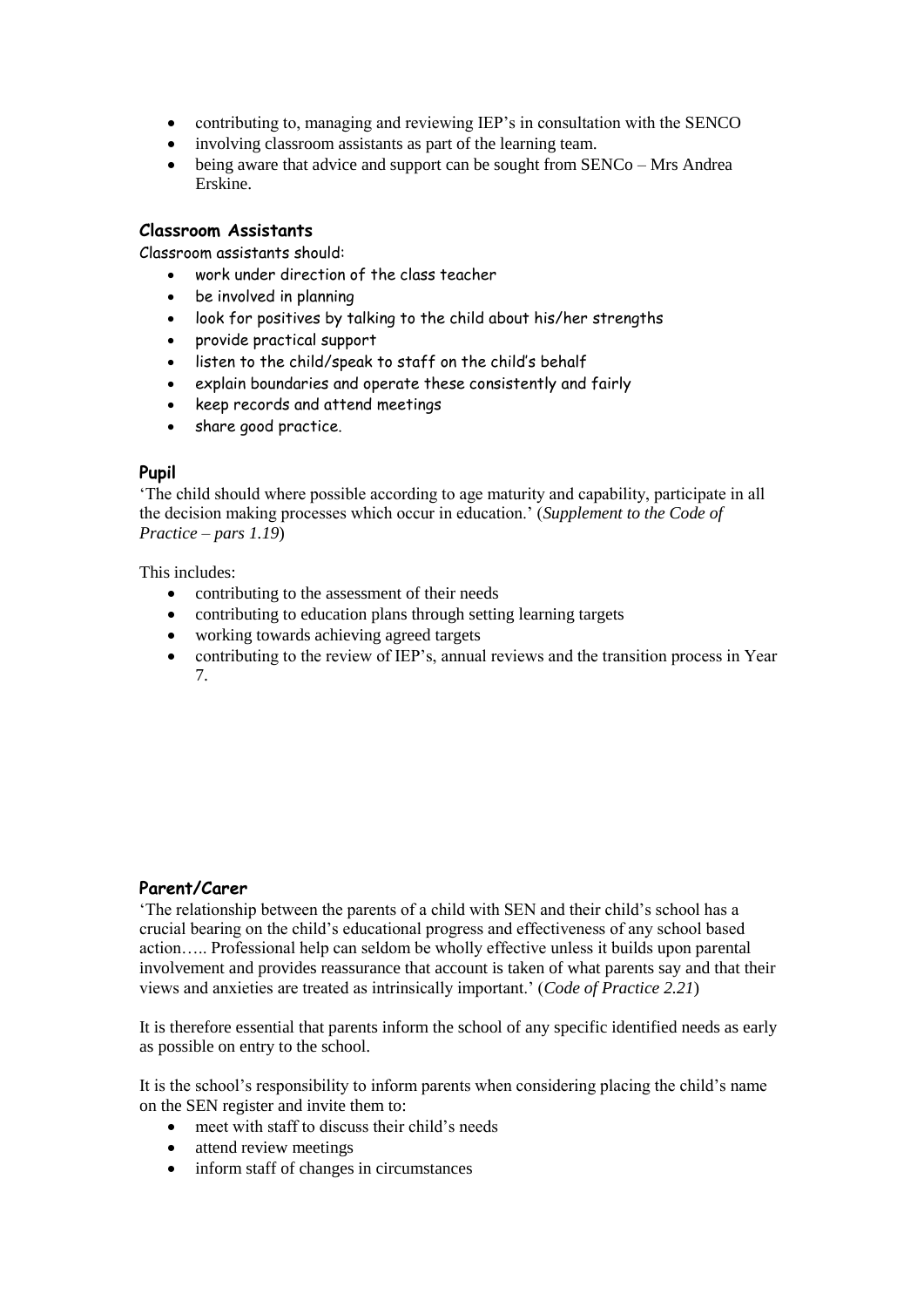- support targets on IEP's
- work in partnership with the school and play their part in creating a positive and supportive framework to meet their child's needs.

We seek to ensure positive relationships among all stakeholders and to safeguard the selfesteem and self confidence of every child. We also aim to promote understanding and sympathy of difference in others. We give every pupil the opportunity to experience and celebrate success. We encourage pupil involvement in their own learning and responsibility for their own actions (see positive behaviour policy).

# **The structure of SEN in Ardstraw Jubilee Primary School**

In Ardstraw Jubilee Primary School, we follow the five stage approach as set out in The Code of Practice. This approach recognises that there is a continuum of Special Educational Needs and that the requirements of the majority of pupils with SEN lie at Stages 1, 2 or 3. This means that their needs are met by the school, with the help of outside agencies and/or specialists as required.

*In most cases any movement through the 5 Stage process will occur in a smooth linear fashion. However, in exceptional circumstances, pupils may demonstrate such significant or unforeseen difficulties that with multi-professional and parental agreement a move to a further stage is necessary immediately.*

# **Stage 1**

When an initial concern is expressed following observation of classroom practice and ongoing assessment:

- Class teacher informs SENCO and together they will decide if the pupil's name should be recorded on the Special Needs register
- Class teacher invites parent and pupil to a meeting
- Class teacher provides the necessary information to write an effective Action plan which will be reviewed after a specified time
- Class teacher organises groups/resources etc in order to help the child achieve the targets set
- Class teacher will monitor and review progress and report back to SENCO
- SENCO will decide whether to remain at Stage 1/ remove pupil's name from register/move to Stage 2

## **Stage 2**

Following Stage 1 review or when a concern is expressed by staff, parent, Health or Social Services professional:

- Class teacher discusses concerns with SENCO who registers pupil's needs and agrees that Stage 2 support is appropriate
- SENCO and relevant staff work together using all available information to agree a way forward including drawing up an IEP and discussing targets with pupil and parent
- IEP implemented and reviewed with pupil and parental involvement SENCO will decide whether to continue at Stage 2 or move the pupil back to Stage 1 or on to Stage 3 if expected progress has not been made despite of intervention.

## **Stage 3**

Following Stage 2 review or when further concern is expressed by teachers, parent, Health or Social Services professional:

 SENCO registers pupil's needs and agrees, having consulted with parent and Principal that intensive action and specialist support is required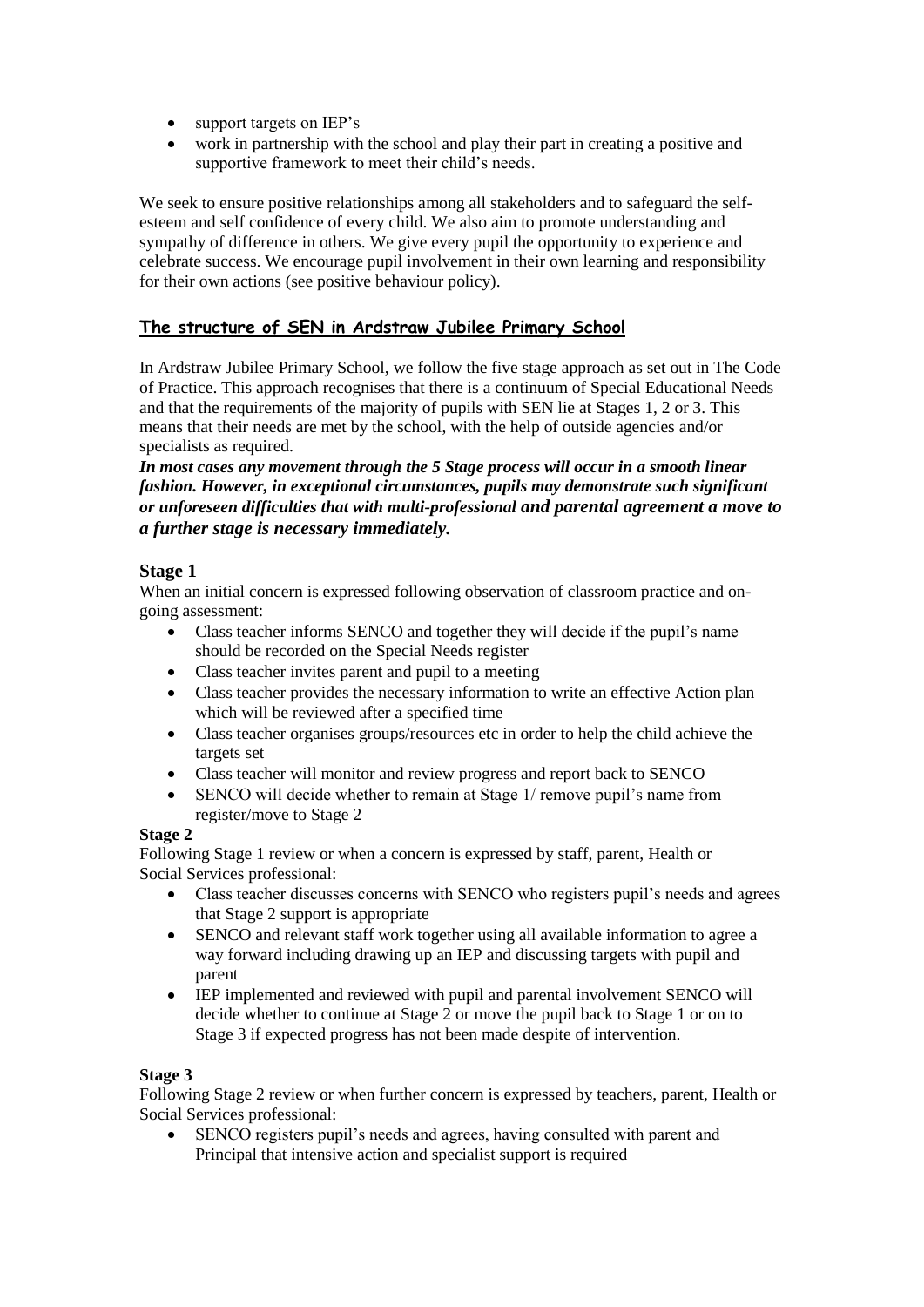- SENCO reviews available information, consults Support Services and contacts EducationBoard
- Stage 3 Referral Form is completed following consultation with parent, pupil and Educational Psychologist (Fiona Daly )
- At present time allocation is 8 hours.
- Stage 3 assessment is carried out and recommendations made
- IEP is drawn up, implemented and reviewed with all involved.
- issues are discussed with the Principal
- following review, pupil remains at Stage 3/reverts to Stage 2 /Principal requests Statutory Assessment

## **WELB Stage 3 Support Services**

- ASD (Autistic Spectrum Disorder)
- MLD (moderate learning difficulties)
- SPLD (specific learning difficulties)
- Specific language difficulties
- Emotional and Behaviour Support
- LTSS (Literacy Teaching & Support Service, based in Strabane Reading center)
- MASTS (Multi-Agency Support Team for Schools)
- Occupational therapy
- Speech and Language
- Visual Impairment and Audiology (sensory support service)

## **Other Support Services**

- CAMHS (Child & Adolescent Mental Health Services)
- CDC (Child Development Clinic)

## **Stage 4**

'In some cases schools will conclude that the pupil's needs remain so substantial that they cannot be effectively met within the resources normally available to the school.' *(Supplement to the Code of Practice – 4.64)*

Should this be the case, the school will submit form SA1 to Special Education who will decide whether or not to proceed with a statutory assessment. The Board will consider:

- $\bullet$  the degree of the child's difficulty
- the nature of the provision required
- whether the child's needs can reasonably be met by the resources normally available to the school

## **Stage 5**

Once the statement has been finalised:

- provision and /or support will be arranged to meet the pupil's needs
- a Stage 5 Education Plan will be drawn up and implemented
- IEPs will be drawn up and implemented
- the Annual Review and P7 Transition process will take place

Article 19 of the Education (Northern Ireland) Order 1996 requires that any child or young person who is the subject of a Statement of Special Educational Needs, whether attending a special or mainstream school, must be reviewed annually, to make sure that the needs of the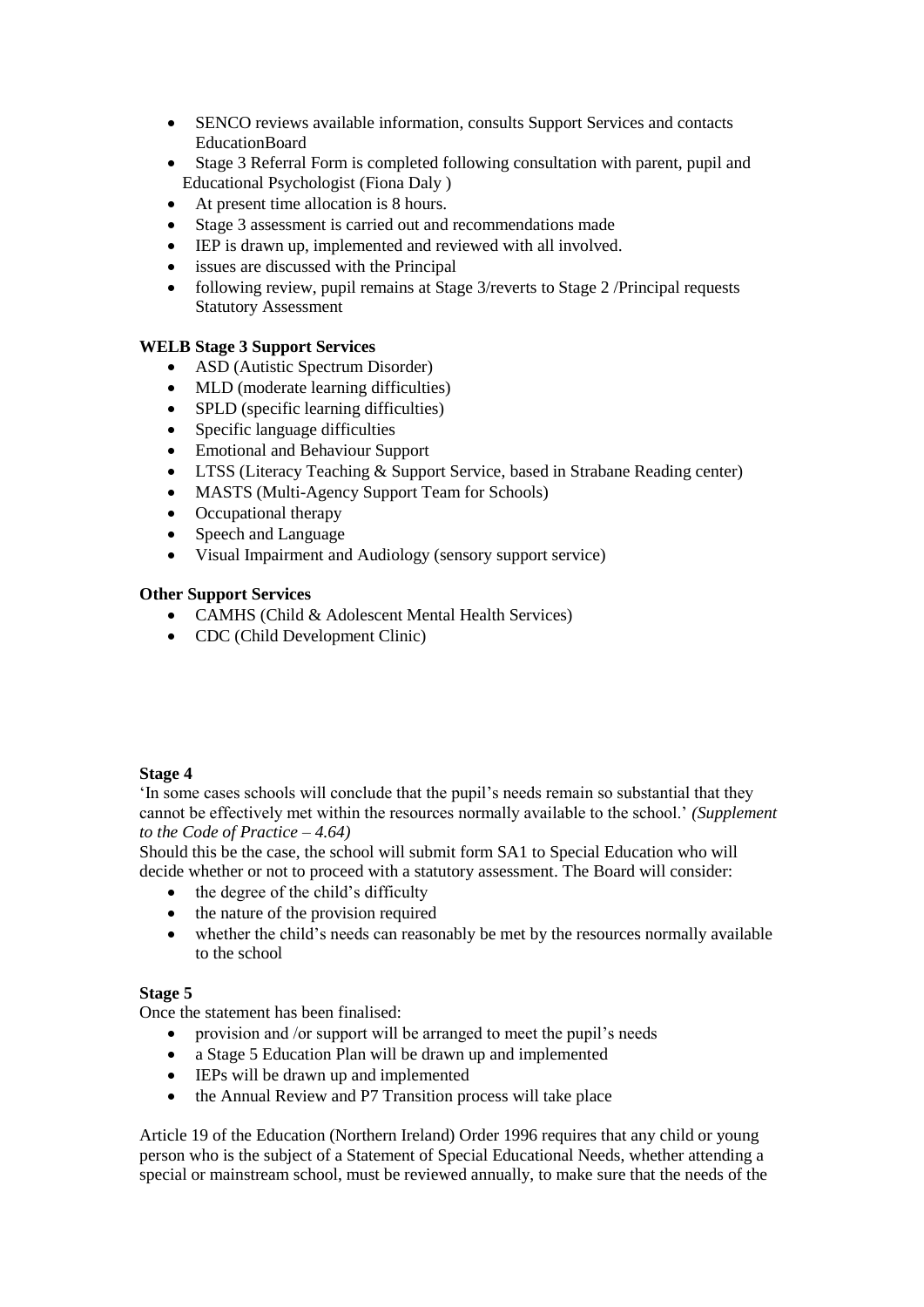child or young person are still being met and to consider the appropriateness of the placement. Annual Reviews should be seen as part of the process of continuous assessment of the child's progress.

## **The annual review:**

- will assess the child's progress towards meeting the objectives specified in the statement
- will review the special provision made for the child, including placement
- will consider the appropriateness of maintaining the statement

The school will undertake the Review in March on behalf of the Board.

The review meeting will take place in school, chaired by the Principal (or other person as delegated).

The Annual Review form (AR) and P7 Transfer Form will be forwarded to the WELB following this meeting.

# **Learning & Teaching**

All children have the right to a broad and balanced curriculum.

This involves all staff in utilising a range of teaching strategies and classroom management styles designed to take account of the differing abilities, interests and experiences of pupils. In order to facilitate this:

- work should be stimulating
- it should be differentiated so that pupils can experience success yet challenging enough to promote progression in learning
- work should allow pupils to progress at their own rate, yet encourage them to take responsibility for their own learning
- staff should give positive feedback and the achievements of pupils with SEN celebrated
- staff should be sensitive to pupils' literacy and numeracy difficulties and how this impacts on communication. This needs to be taken into consideration when giving instructions
- lessons should be structured in a series of simple clearly defined steps
- the classroom environment should be inclusive, simulating and attractive, featuring as much pupil work as possible

## **Continued Professional Development**

It is essential that all staff keep up to date with current developments in order to best provide for pupils with Special Educational Needs. Each teacher identifies their own training needs and, where possible, attends INSET courses organised by CASS.

All INSET will be organised in consultation with the SENCO, who will keep a record of staff training.

## **Liaison**

The SENCO will ensure that there is liaison between class teacher, parent and external agencies as appropriate and will be responsible for ensuring that parents are fully informed and involved in the decision making process concerning their child. The SENCO will also meet with the class teacher and external agencies termly to monitor provision. Records should be kept of all liaisons.

## **Annual Report**

The BOG will report each year on SEN provision in school. Information for this report will be collated by the SENCO and Principal.

## **Accessibility**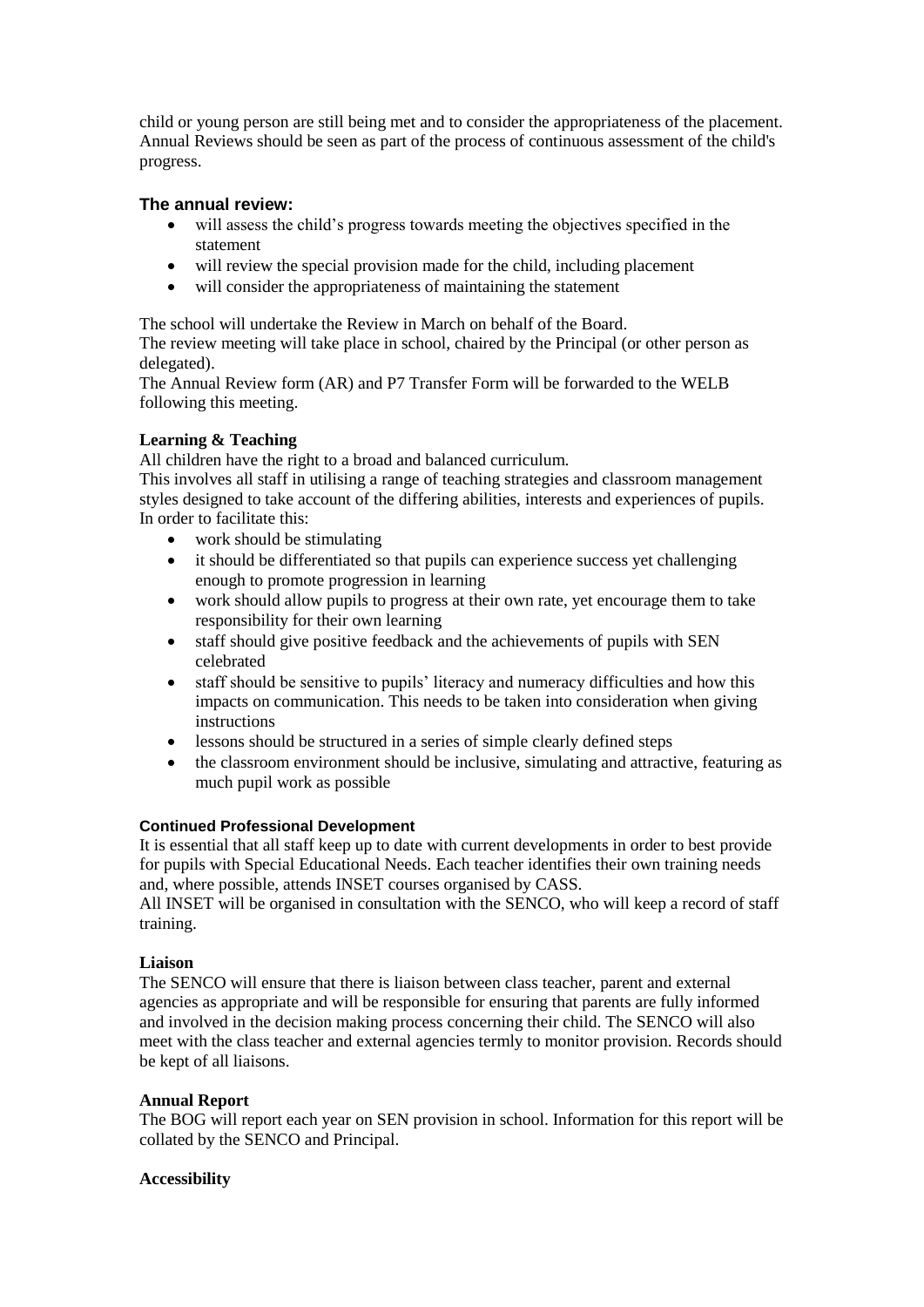At present pupils with Special Educational Needs &/or Disabilities have equal access to all areas of the school building. This will be reviewed on an annual basis and contact made to WELB as required.

#### **Resources**

A proportion of the budget will be allocated each year to fund the school's Special Educational Needs Programme. The amount to be allocated will be determined by the Finance Committee of the Board of Governors, taking into account:

- a) the needs of the children
- b) any specific funding
- c) the overall level of funds available to the school

The SENCO and Principal will review the resources required and update them as necessary. SEN resources are kept centrally, a record is maintained by the SENCO and this is updated annually.

#### **Complaints**

All complaints will be dealt with in line with school's existing complaints procedures.

#### **Advice and Information Service**

An Advice and Information Service has been set up by the WELB to support parents of children with Special Educational Needs.

This can be accessed by telephoning 028 8241 1287

Campsie House

1 Hospital Road

**Omagh** 

#### **Dispute Avoidance and Reconciliation Service (DARS)**

This service was established and came into effect on 1st September 2005 as part of the implementation of the Special Needs and Disability Order (SENDO).

DARS aims to provide an independent, confidential forum to resolve or reduce the areas of disagreement between parents and schools/Boards of Governors or ELBs for pupils who are on the Code of Practice, in relation to special educational provision. Where interested parties have made an attempt to resolve a disagreement and this has been unsuccessful, a referral may be made to DARS. Members of the DARS team will facilitate the possible resolution of disagreements (in a neutral venue) but do not have the authority to resolve a dispute.

- Agreement can only be reached with the approval of interested parties.
- From referral to conclusion is approximately 40 working days.
- DARS is separate and independent from Special Education Branch.

Involvement with the DARS will not affect the right of appeal to the Special Educational **Needs** 

Tribunal. Parents/Guardians may contact this service directly: Dars WELB 24 Temple Road **Strathfoyle** Londonderry BT47 6TJ **Email: Dars.enquiry@welbni.org.uk DARS Officer : Sheila Gamble (Primary)**

#### **Special Educational Needs and Disability Tribunal (SENDIST)**

Where agreement cannot be reached between a parent and the ELB with regard to a child's special educational needs, legislation gives the right of appeal to the Special Educational Needs and Disability Tribunal or SENDIST.